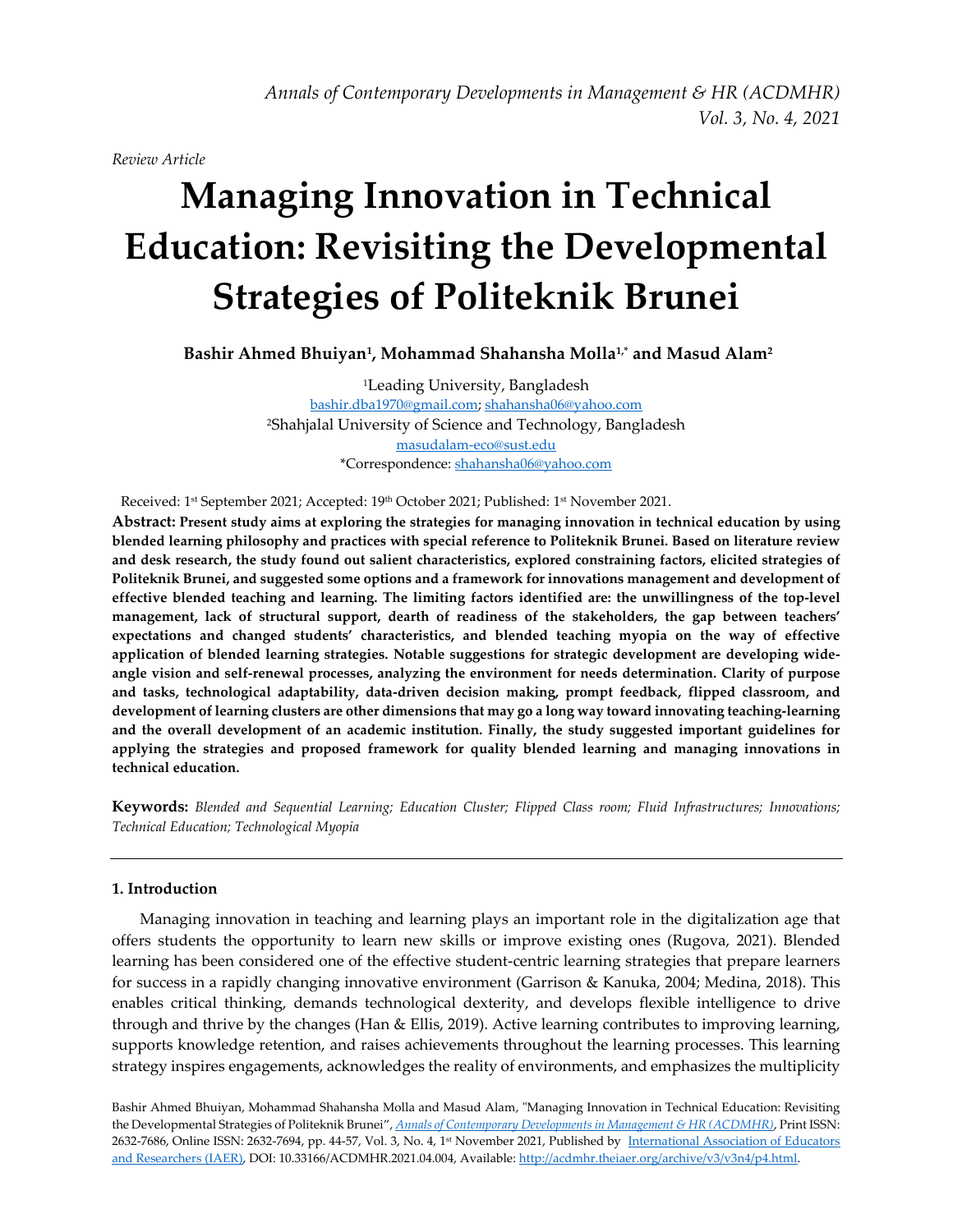$\overline{a}$ 

of learners requirements whereby learners learn through living experiences facilitated by information and communication technology and access through 24/7 smartphones, laptops and tablets etc [\(Ngigi & Obura,](#page-12-3)  [2019;](#page-12-3) Serrano, Dea‐Ayuela, Gonzalez‐Burgos, Serrano‐Gil, & Lalatsa, 2019). Student engagement and allowing freedom help them accomplish their dreams and develop themselves through good relationships with multiorbital influencers, the professional qualities of the teachers, and innovative teaching-learning methods. The goals for expected students' engagement can be achieved through the support of teachers, the school, and the harmonious relationship with peers whereby maintaining contemporariness and applying competency and proficiency-based systems, students move through the flexible pace of learning go a long way through innovations and changes in the teaching-learning environment and technological innovations(Mamun, Bhuiyan, Rab, & Islam, 2000; Serrano et al., 2019). However, through the paradigm shift in learning philosophy, execution of learning processes, and control of learning outcomes, the blended design of learning focuses on designing, executing, and controlling learning outcomes with the goal of accelerated learning. This study aims to give a theoretical overview and models on blended learning, provide characteristics of blended learning, practices in the politeknik Brunei, explore the limitations and gaps in the application, and finally provides alternatives and lessons for improvement of learning and applying the strategies for development in the competitive environment

# **2. Literature Review on Innovation, Blended Learning and Sustainable Competitive Advantage of the Academic Institutions**

Searching for, responding to, and exploiting opportunities is one of the important functions of innovation. Innovations are the essential practices that create a sustainable competitive advantage for academic institutions [\(Bhuiyan, 2001;](#page-11-0) [Molla, Ibrahim,](#page-12-4) & Ishak, 2019). An educational institution should develop strategies by considering its history, analyzing its present status, and orienting towards a future that captures multiple learning objectives that students may obtain through blended learning and teaching systems[\(Bhuiyan & Ahmed, 2011\)](#page-12-5). There is no unanimous definition regarding blended learning approaches in education[\(Vaughan, 2019\)](#page-13-1). A variety of definitions cover different aspects of instructions. Combining online delivery with the best live classroom interactions and blended teaching provides personalized learning, thoughtful reflection, and differentiated instructions across diverse learners. This strategy effectively integrates the information and communication technologies to design and enhance teaching and learning experiences where most learners' centric participation is ensured either in face-toface or distance mode of learning and intentionally capitalizes on the best features of each learning modality. Combining a mix of delivery modes, teaching styles, and learning approaches to blending strategy delivers better students' understandings and outcomes and efficient teaching and course management practices[\(Bath & Bourke, 2010\)](#page-11-1). Sustainable competitive advantage and sustainable development are linked to each other that assure long-term survival, financial success, and competitive presence of an enterprise or an academic institution [\(Molla, 2021;](#page-12-6) [Molla, Hasan, Miraz, Azim, & Hossain,](#page-12-7)  [2021;](#page-12-7) [Molla, Ibrahim, & Ishak, 2019\)](#page-12-8).

In the ensuing age of learning and teaching, higher education goes beyond the surface conclusion that students are applying interactive media, instead of from the students' usage, new horizons are emerging —robust engagement and learning, thinking styles, and new literacies— from which institutions should rethink how we view the creation, sharing and mastery of knowledge [\(Dede, 2009\)](#page-12-9). Blended learning refers to different practices and strategies by which "students learn in part online, with some element of control over the time, place, path, or pace of their learning; in part in a brick-and-mortar location away from home; [and] the modalities along a students` learning path are connected to provide an integrated learning experience.<sup>1"</sup> Blended learning usually use strategic integration of technology to support and adjust instructional methods to suit the students' evolving needs by teachers and to shift contents and instructions

<sup>1</sup> Clayton Christensen Institute, "What Is Blended Learning?" https://www.blendedlearning.org/basics/ (accessed July 07, 2018).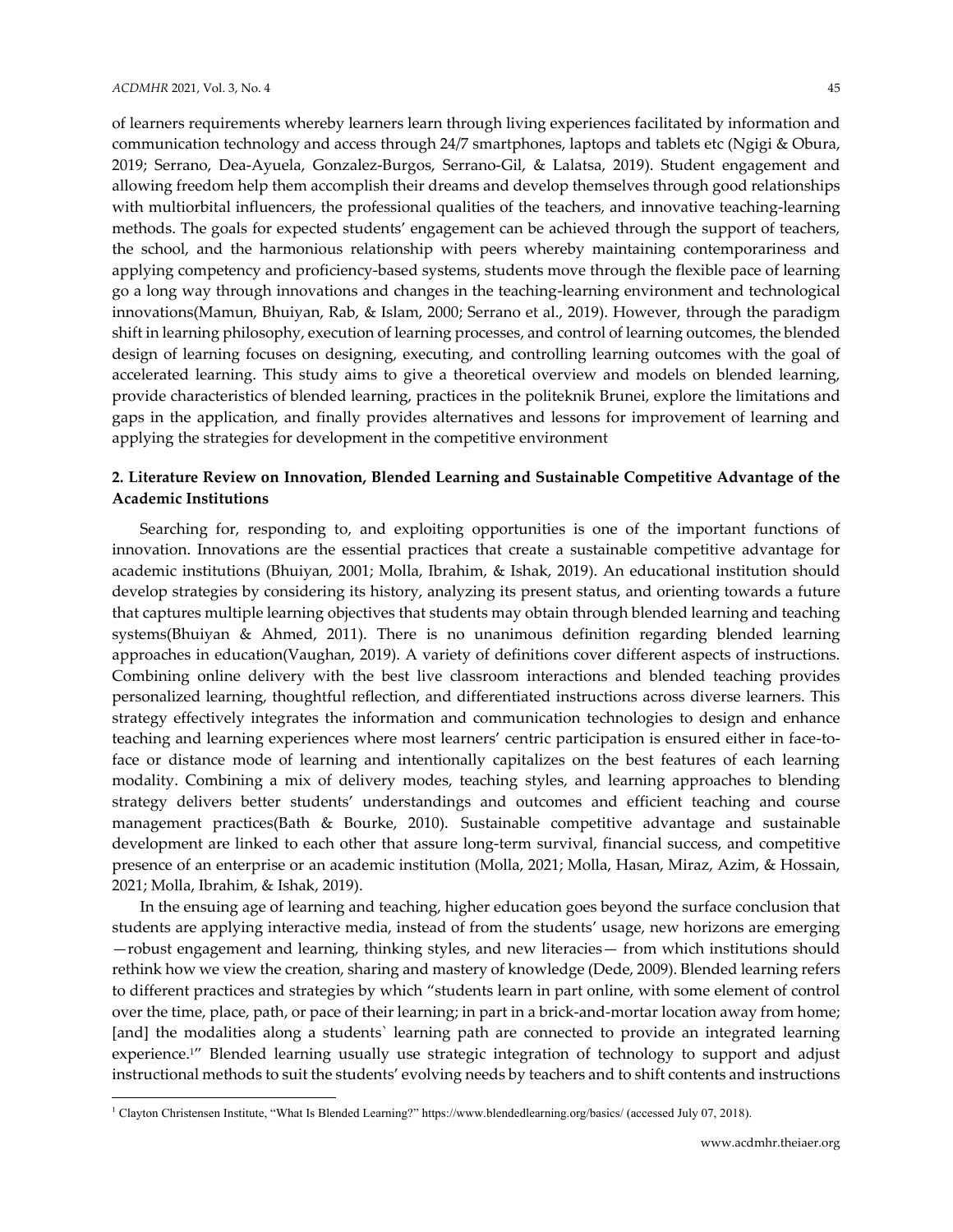for accelerating learning, leveraging talents through monitoring progress, analyzing real-time learning data and controlling time, place and pace by students over the completion of their study and works [\(Zhang &](#page-13-2)  [Zhu, 2020\)](#page-13-2).

It can be explained on a continuum between the combination of hundred percent face-to-face and hundred percent online / computer-mediated delivery of instructions, student engagement, and access to course materials that deliver authentic experiences and storing all the materials for an extended period for the sustenance of adaptive teaching practices, design and development of the future-oriented teaching strategies [\(Nortvig, Petersen, & Balle, 2018\)](#page-13-3). Blended instructions offer student-centered, teachers facilitated strategy with more adaptability, learning opportunities through collaboration and communication in diverse ways and give chances to solve problems in creative manners [\(LaBanca,](#page-12-10)  [Worwood, Schauss, LaSala, & Donn, 2013\)](#page-12-10).

Days are coming students will continue to demand increased access to technology and flexible nonparallel learning experiences, the driving impetus of which continues to be the pervasive availability and functionality of technology, which would be mobile, ubiquitous, and interactive[\(Johnson et al., 2016\)](#page-12-11). These emerging developments are conceptualized as a "new culture of learning" where engagement with information happens everywhere, not just in the classroom, and thereby milieu of higher education moves from a stable infrastructure (i.e., learning as the acquisition of a defined collection of knowledge) to a fluid infrastructure. Here teachers' and learners' interaction with knowledge will be continued as a regular phenomenon using technology to create novel applications for existing bodies of knowledge and explore the new streams of knowledge [\(Smith & Hill, 2019\)](#page-13-4).

Blended learning envisioned a teacher-led instructional method that combines classroom and digital learning, where students have some control over when, where, and at what pace they learn and offers a strategy to help realize this vision. To achieve these outcomes, this method helps tailor instruction to the needs of all students. Here, students engage themselves in learning in a variety of ways: "receiving direct instruction from a teacher in small groups or as a whole class, working in groups collaboratively on a project, rotating between teacher-led instruction and individual work on computers, or working independently on supplemental blended courses. Blended learning can take many forms and is customized to meet student needs. <sup>2</sup>" As a result, it helps to exploit the tremendous potential for enhancing student achievement, preparing graduates for after study engagement, and creating workforce readiness by advancing equity and personalized learning.

#### **3. Characterizing the Blended Learning Method**

#### **3.1. Students Interaction and Engagement**

Blended learning has been attributed as a student-centered approach where they can adaptively utilize technology, collaborate, and communicate in multiple ways. They are provided with the environment to solve problems creatively. In the new learning culture, information engagement happens everywhere, not only in the classroom environment. Sometimes information can be shared and exchanged online through classroom discussions, office hours with a professor, lectures, study groups, and papers, by which learning becomes more flexible [\(Thomas & Brown, 2011\)](#page-13-5).

#### **3.2. Stable versus Fluid Infrastructure**

 $\overline{\phantom{a}}$ 

In a stable environment, learning systems endeavored to acquire a defined collection of knowledge, whereas, in the dynamics of environmental changes, both teachers and learners interact continually through technological facilities and create novel applications for the existing

<sup>2</sup> Colorado Blended Learning Roadmap, July 2017, Produced by Keystone Policy Center.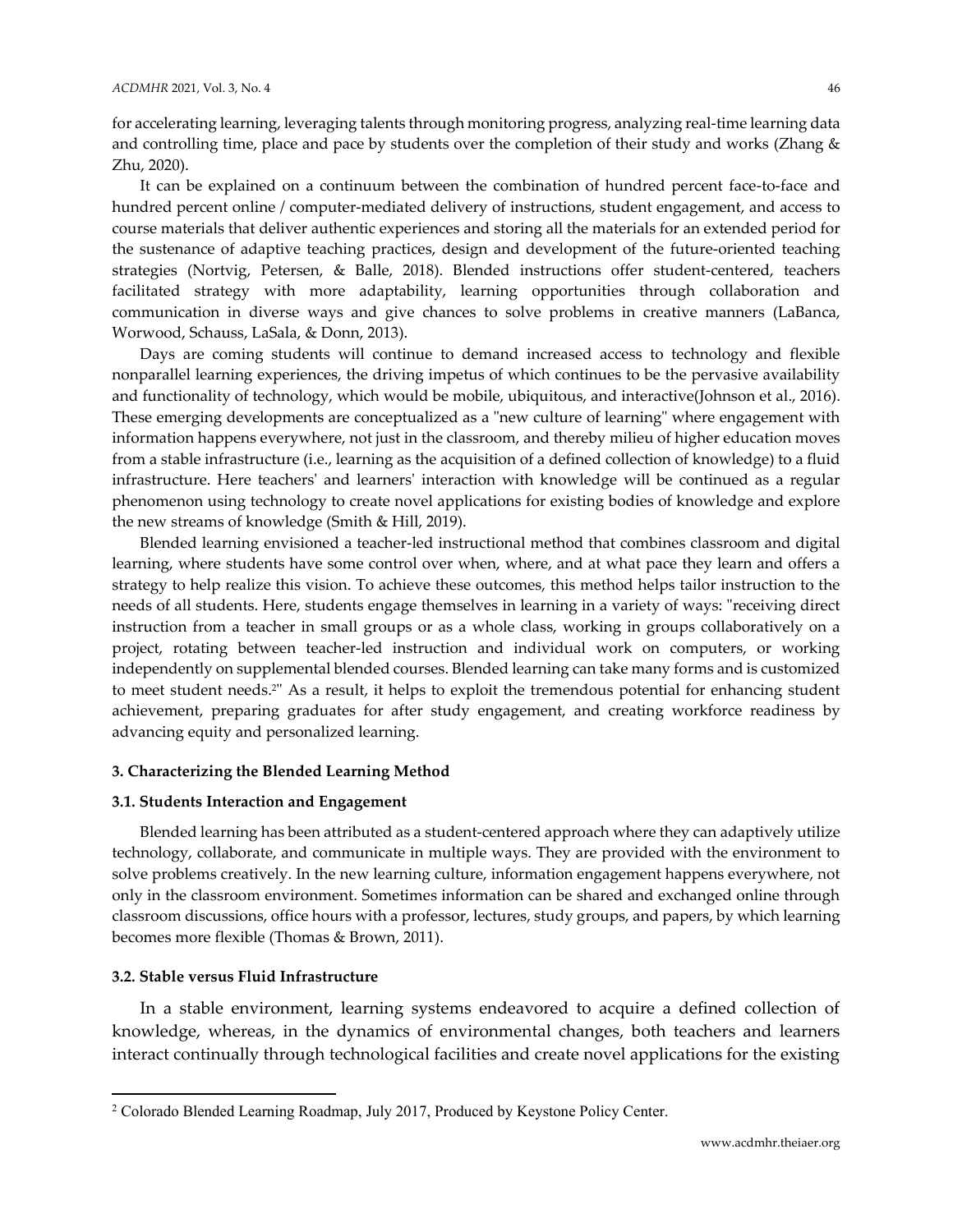body of knowledge. Many of the 21st-century faculty members have been attributed as the 'digital immigrants' who stay with modern technology to achieve professional excellence and height of the performance achievement and stay ahead of that task considered an unnerving task [\(Duderstadt, 1999;](#page-12-12) [Prensky, 2001\)](#page-13-6). Thus, in the fluid infrastructure age, judicious use of technology gives us access to more and better content, communication, and assessment flexibly that turns traditional passive listening teaching experience into an enjoyable transformative learning environment.

# **3.3. Continuity of Conversations and Explorations**

One of the critical elements of the blended class is the discussion forum that provides online learning opportunities to create and build relationships and facilitate the continuity of conversations and probing (Mozammel et al., 2021). Students can share their thoughts and ideas with every member in the forum and their teacher, prompting through the application of technology and responsive to the review and critique for exploiting the opportunities to learn more by the appealing conversations[\(Gibbs, Hartviksen, Lehtonen,](#page-12-13)  [& Spruce, 2019\)](#page-12-13).

# **3.4. Greater Level of Autonomy and Self-Management**

Here faculty provides instantaneous feedback to the students for their submitted works as a means of valuable and personalized learning experience due to their willingness to develop students and engage them in one-to-one meetings directly or virtually. As a result, students in this method develop their selflearning outcomes as standard with greater autonomy and carry bonding for aspiring progress through integrated learning environment and other related modules, co-curricular activities, and other sorts of collaborative and team learning [\(Bosch & Pool, 2019\)](#page-12-14).

# **3.5. Triggering Sequential Learning**

Blended learning provides students unique opportunities to enhance and diversify their knowledge. For example, whenever students post original thoughts and ideas in a discussion forum, that triggers a series of responses, discussions, and conversations in the online learning environment through criticism, affirmation, questioning, and collaboration. Furthermore, limited hours are allocated to the specific module in the institutional schedule in a classroom environment. So, they need to compete in the class with the time constraints, but in blended learning, student interactions and engagement with one another and course content are not restricted to the number of minutes allocated to a class in the schedule. Rather conversations and exploration are continued in the online learning environment [\(Behzadan & Hsu, 2019\)](#page-11-2).

# **3.6. Multiple Modalities to Address Different Learning Levels of Bloom's Taxonomy**

More significant engagements of the students are ensured in the blended classroom, which is more interactive and flexible. Generally, students come in the classroom environment with diverse backgrounds and multiple identities, which again require a multiplicity of learning needs, and blended learning creates the scope of applying bloom's taxonomy conforming to different learning levels (Bloom, 1956). Individualized contents by adaptive and engaging approach as well as embedded assessments and data enhance remembering and understanding levels of the students. However, mini-lessons and teacher instruction increase students' analytical and application-oriented skills [\(Alrushiedat & Olfman, 2019;](#page-11-3) [Stein](#page-13-7)  [& Graham, 2014\)](#page-13-7). However, at the upper levels of the domain, project and group learning helps to improve critical thinking and conceptual evaluations. That is, multimodalities lead towards the development of diversified skills. A simple transmission model of teaching now becomes obsolete to meet the students'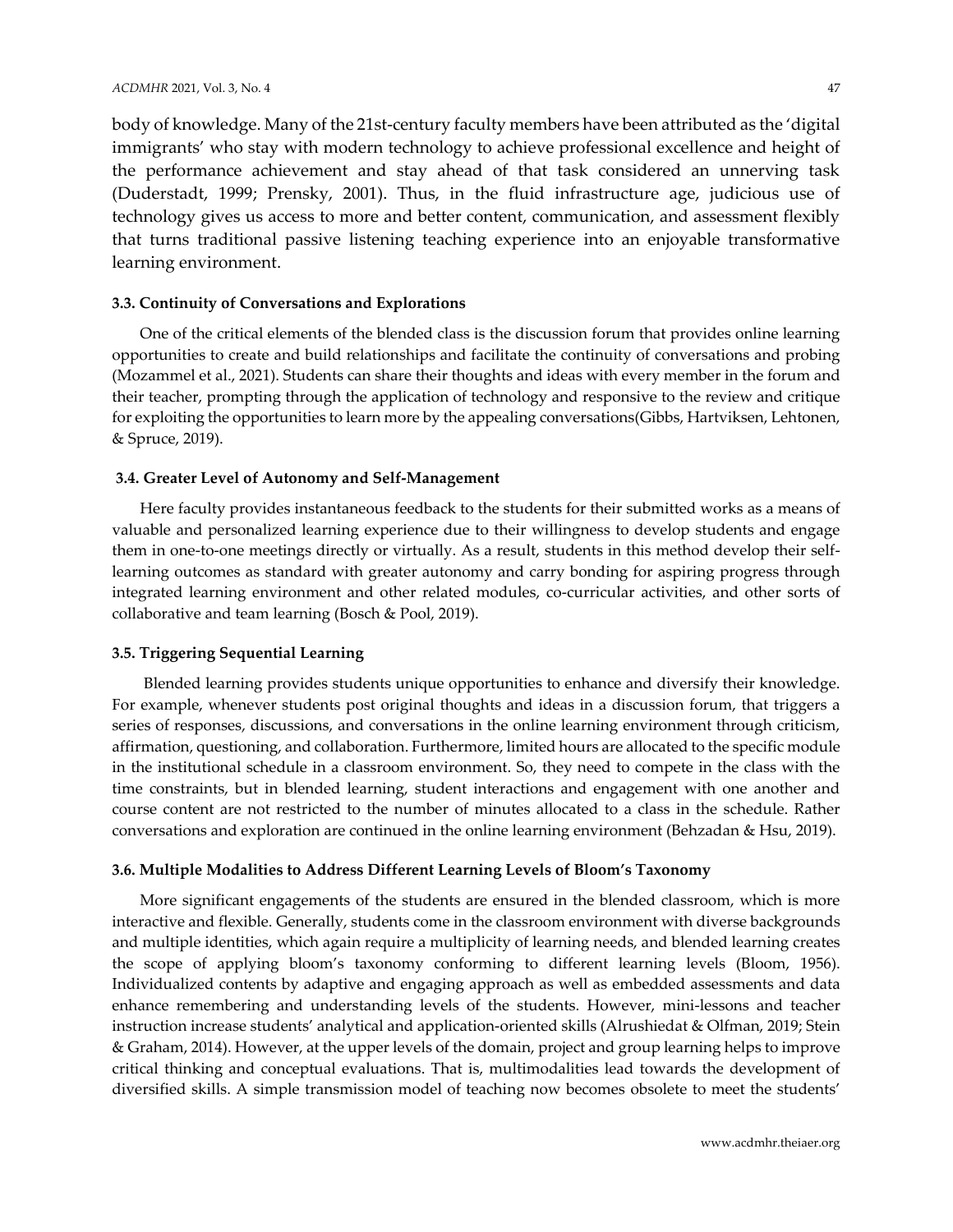needs in the days of significant changes. Thus, contemporarily by blended learning, students build their existing abilities, capacities, and skills in ways relevant to their aspirations, attitude, and aptitude by effectively utilizing the learning development resources and practice-led inquiry [\(Gosling, 2009\)](#page-12-15).

# **3.7. Effects of Benchmarking and Stimulating Collaborative Learning**

Blended learning provides opportunities to learn from the best in the education class from the same levels, contemporary education providers depending on operations and strategic groups. Furthermore, it creates opportunities for collaboration for sharing, disseminating, extending, and innovating knowledge among the various stakeholders of blended learning platforms. Here, wide knowledge sharing removes the limitations in exchanging certain interest-seeking groups [\(Robinson & Hullinger, 2008;](#page-13-8) [Rübenich,](#page-13-9)  [Dorion, & Eberle, 2019\)](#page-13-9).

#### **3.8. Reducing Mental Stress and Benefits of Permanence**

Blended learning use technology and online learning through which shift contents and instructions to the control of students. It helps to obtain accelerated learning by fundamental redesigning of the instructional model. Thus, through strategic technology integration, learning outcomes are boosted, and talents are leveraged by analyzing real-time student learning and monitoring students' progress. So, methods of instruction are suited to the students evolving needs, and at the same time, it contributes to reducing the students' mental stress and provides benefits of permanence and dynamism in the overall learning process[\(Philipsen, Tondeur, Roblin, Vanslambrouck, & Zhu, 2019\)](#page-13-10).

# **3.9. Creates Opportunities through Systems Thinking and Systems Approach for Accelerating Total Quality Management in the Education**

By focusing on the holistic approach to learning and development, blended learning emphasized creating opportunities through accelerated systems thinking and applying a systems approach to obtain adaptability dynamics. The application of systems thinking helps bring fundamental changes in the academic programs and makes them market-oriented and effective through consistency with micro and macro-environmental changes (Bhuiyan, 2016). Again, education development does not explain and focuses on only the students learning. Instead, it emphasizes total development perspectives, including student learning. Applying the philosophy and practice of blended learning facilitates the application of total quality management with a strong focus on students learning dynamics and innovation. In the days of economic integration, markets focus on continuous opportunities for collaboration and development and create lasting benefits of globalization by integrating changed customers' perceptions into the new strategic directions [\(Bhuiyan, 2018\)](#page-11-4).

#### **4. Strategies and Practices of Blended Learning and Teaching at Politeknik Brunei**

Politeknik Brunei, from its inception, has been emphasizing quality education through dynamism and innovation by taking continuous attachment with environmental changes. It is using previous experiences as a learning ground for developing new practices to make them consistent with the market demand and achieving innovation goals of the institution. Towards this direction, this institution is playing very optimistic pro-developmental roles that can be used for further development of the institution in the future and can be a learning ground for other institutions by imitating the strategies for education development through blended learning principles and philosophy. Some of the positive attributes and strategies of Politeknik Brunei are stated below that may deserve the value of learning and imitation in the future: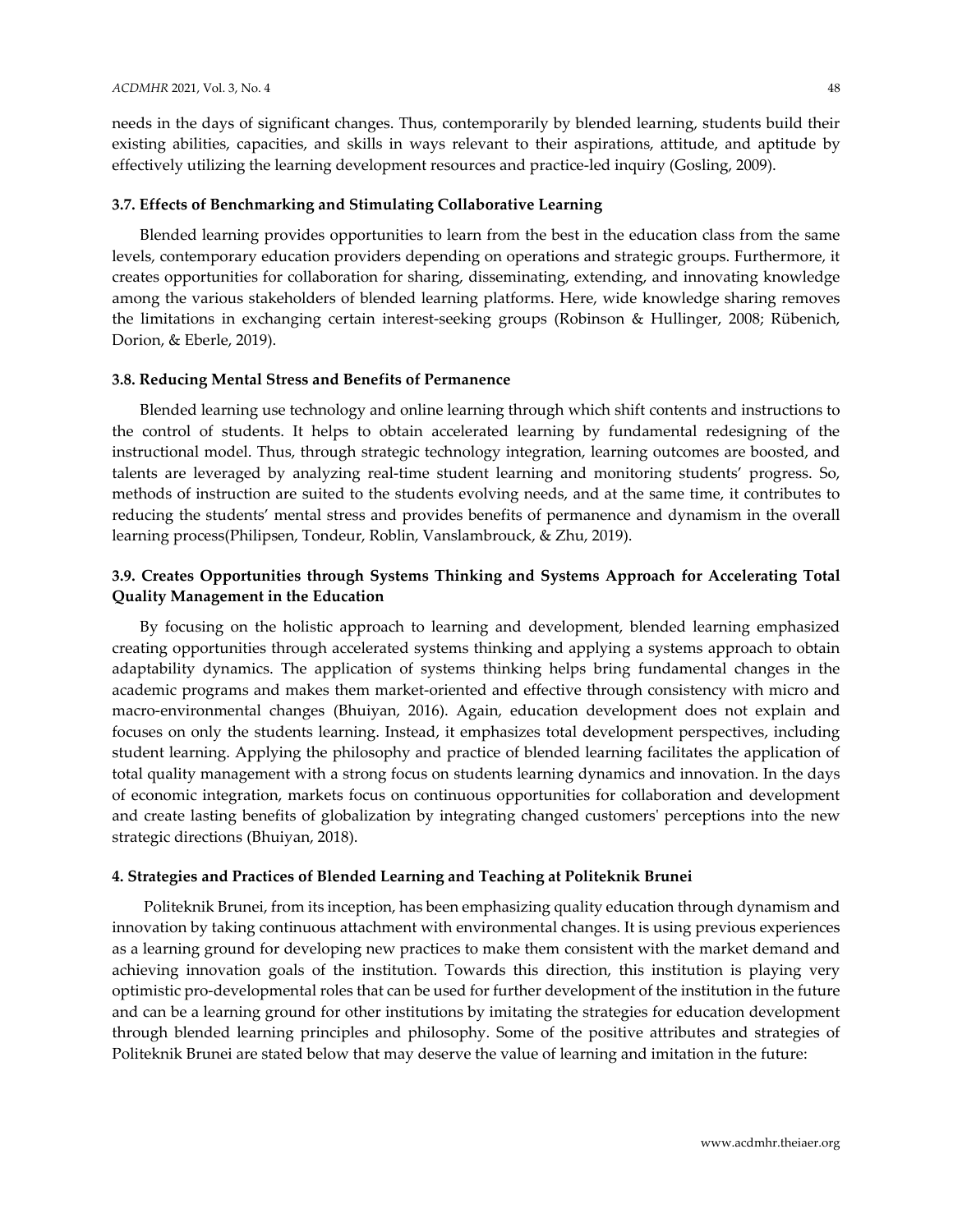#### **4.1. Pro-developmental Attitude and Extending Support by the Top-Level Management**

 Optimistic view and insightful look of the top-level management towards the unique environment and relating the analysis for further development of the institution through designing the time consistent strategies are some of the potent factors leading the institution heading towards continuous development. The notable development achieved through blended learning becomes the forefront of further development and milestones for other regional institutions. The institution is continuously learning and getting new experiences by shaping and reshaping its strategies, structuring the functional activities internally, and focusing on the architecture of system thinking. This unleashing tendency of institutional learning becomes the organization's culture, which may be developed as a strategic resource for the institution and accumulated through the institution's intellectual property and once will become a heritage for and hub of the blended learning approach.

#### **4.2. Learning Management Systems (LMS) as Platform for Uninterrupted Dialogue**

LMS provides multiple ways to tailor instructions according to the needs of students by applying customized strategies. Here students receive instructions directly from the teacher, work on a particular project in a group, learn by rotating between teachers-led instructions to work on computers or independent learning through supplemental blended guidance. By utilizing face-to-face and online learning strategies combined, students can be involved with autonomous learning applying different learning tools simultaneously where interrupted dialogues take place among teachers, students, and systems of learning where students can get the timely need information and learning through the adaptive, contextual environment. So, students in PB get enormous opportunities of learning by using dynamics of opportunities from the relationship and dialogue created by these tripartite parties and systems of the institution. Sometimes, systems and mechanization become alternatives to personal teaching and learning. LMS in PB applies numerous potent learning instruments to ensure effective communication among the participants of learning and e-learning systems of different dimensions, making the learning management system compelling, efficient, dynamic, and catalytic[\(Bhuiyan, Muliadi, & Hazmi, 2017\)](#page-12-16).

# **4.3. Practices of Team Teaching and Learning**

Team teaching and learning is one of the innate characteristics of a PB learning environment. Team teaching provides a parallel learning structure and opportunities for innovation for each member of the team. Members can learn from each other. Principles of collaborative learning can be applied by which the contributions can develop both contents and methods of teaching from the team members. Learning from the team accumulates by increasing the knowledge and upgrade institutional learning as an ingredient of the culture of teaching and learning. From time to time, meetings, intermittent knowledge sharing, mutual discussion, learning from experiences of each other all provide opportunities for continuity of learning and add values to institutional knowledge reservoirs through conceptual and practice development as team culture.

# **4.4. Continuous Professional Development of Teachers and Other Staffs**

Continuous professional development is one of the critical determinants of blended teaching and learning practices [\(Zhang & Zhu, 2020\)](#page-13-2). Therefore, PB provides training opportunities to all faculty members from outside of PB and inside the PB. Thereby all the teachers and staff get the advantage of their career progression. In addition, the culture of at least two presentations by each of the faculty members as one of the critical performance indicators becomes an input for continuous learning and continuous professional development.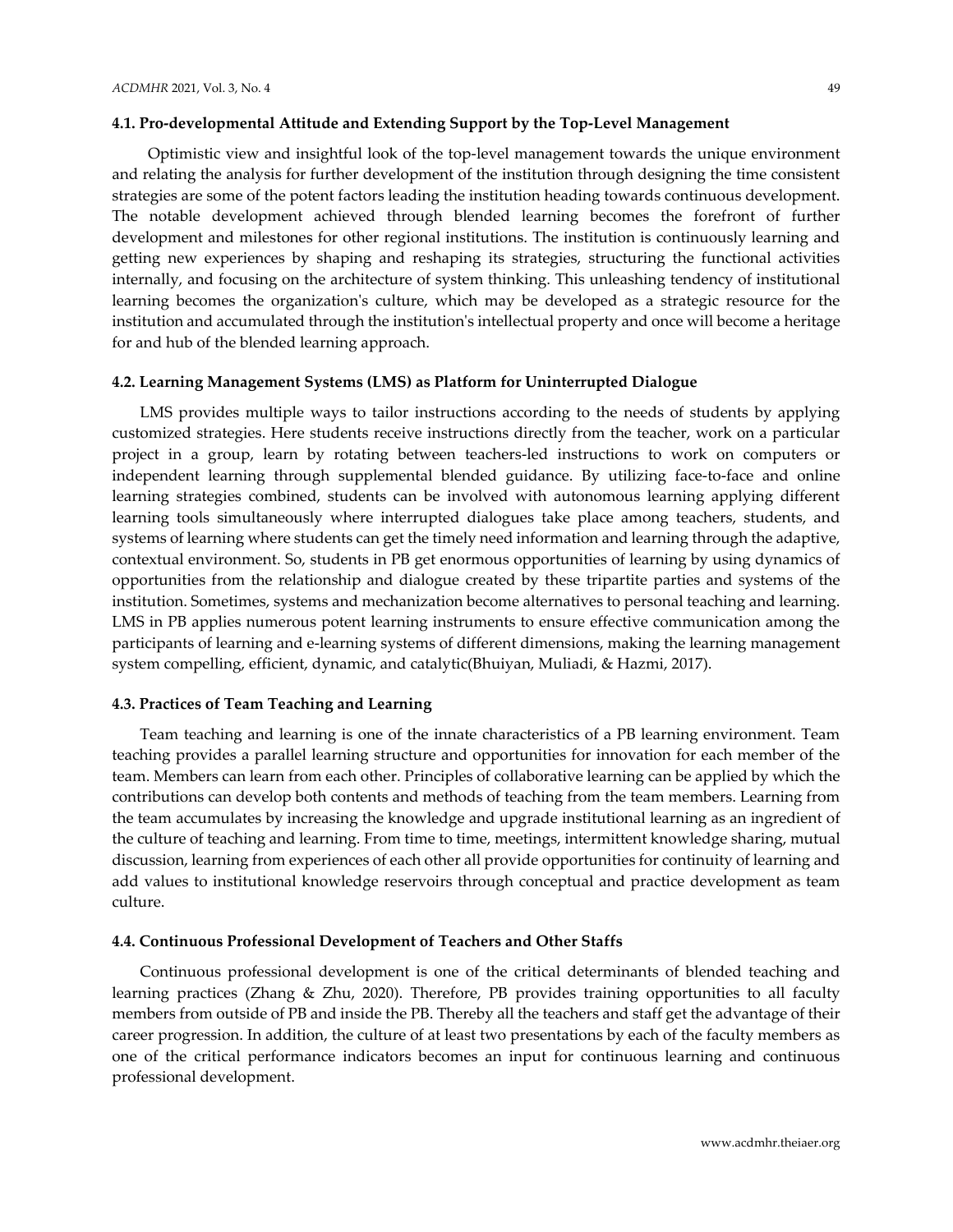#### **4.5. Centre for Innovative Teaching and Learning (CiTL) and Innovation Award**

The Centre for innovative teaching-learning in the overall organizational structure leads towards the generation of new ideas by the teachers and other members of PB. The open environments where everyone can think and develop new ideas without limiting by any boundaries create the facilitating atmosphere of healthy competition, especially the intergroup competition within the formal structure of PB. The recent introduction of the 'Innovation Award' become one of the motivational factors that may encourage PB family members to think outside of the box individually or with the team for creation and presentation of the new ideas as an immense opportunity for creating new social order in the PB environment and relationship between PB and overall society as well as the global environment.

#### **4.6. Strategic Management Unit (SMU) for Providing Policy Supports**

The development of SMU is one of the innovative dimensions in PB to provide competitiveness in policy determination and implementation. Strategic management directly contributes to serving the students and society with the excellence of quality and reduction of the cost through efficient operations in every level and cross-functional area of the organizational practices. It creates a causeway between PB and the unique environment by adaptability, change management, surveillance on the overall changes that are coming continuously, and structural setup of the PB itself. The outcomes of this surveillance become the mediating factor in creating competitiveness and adaptability through smooth functioning of the activities in the cross-functional area of operations. SMU provides policy support for adaptability by the marketoriented operational vision and changeability in the all-inclusive structure.

#### **4.7. Ensuring Support through Hardware and Software Technology Intervention**

It is generally held that any organizations, for its sustainable operations, need to apply updated hardware and software technology to support all operational activities with the least cost, maximum effectiveness, and alignment among the strategy, structure, and people by the mediation of the technological support. PB portal and LMS give 24/7/360-degree operational support to all the stakeholders. All operational phases create opportunities for need-based customized technology-human interface to produce expected operational excellence and services for each stakeholder in the dynamics of structural changes. Furthermore, technology provides connectivity among concerned stakeholders through flexible communication systems, organizing forums, listening sessions, and effective networking systems, sometimes communicating among the virtual team members.

#### **5. Factors Limiting the Effective Application of Blended Teaching Philosophy**

Despite having multiple benefits of blended learning, it has been found that this approach could not be adequately applied to generate expected benefits due to some limitations. Some constraining factors have been stated below, for which the blended learning approach faces some problems in application.

#### **5.1. Unwillingness and Lack of Support from Top Level Management**

It is held that any long-term development initiative for an organization should be developed from toplevel management of the organization. However, in most cases, developmental initiatives face complexities if higher-level management does not understand it or is unwilling to give wholehearted support for upholding that initiative. Blended learning requires a sagacious plan from the higher-level management along with resource support so that the movement becomes successful without facing any interruptions. However, obtaining success through integrated learning by applying a blended approach requires investment to adapt to the changing needs and make the learning widely accessible to the beneficiaries' group or clients. Top-level management can support the ideas, embrace them, create the proper structure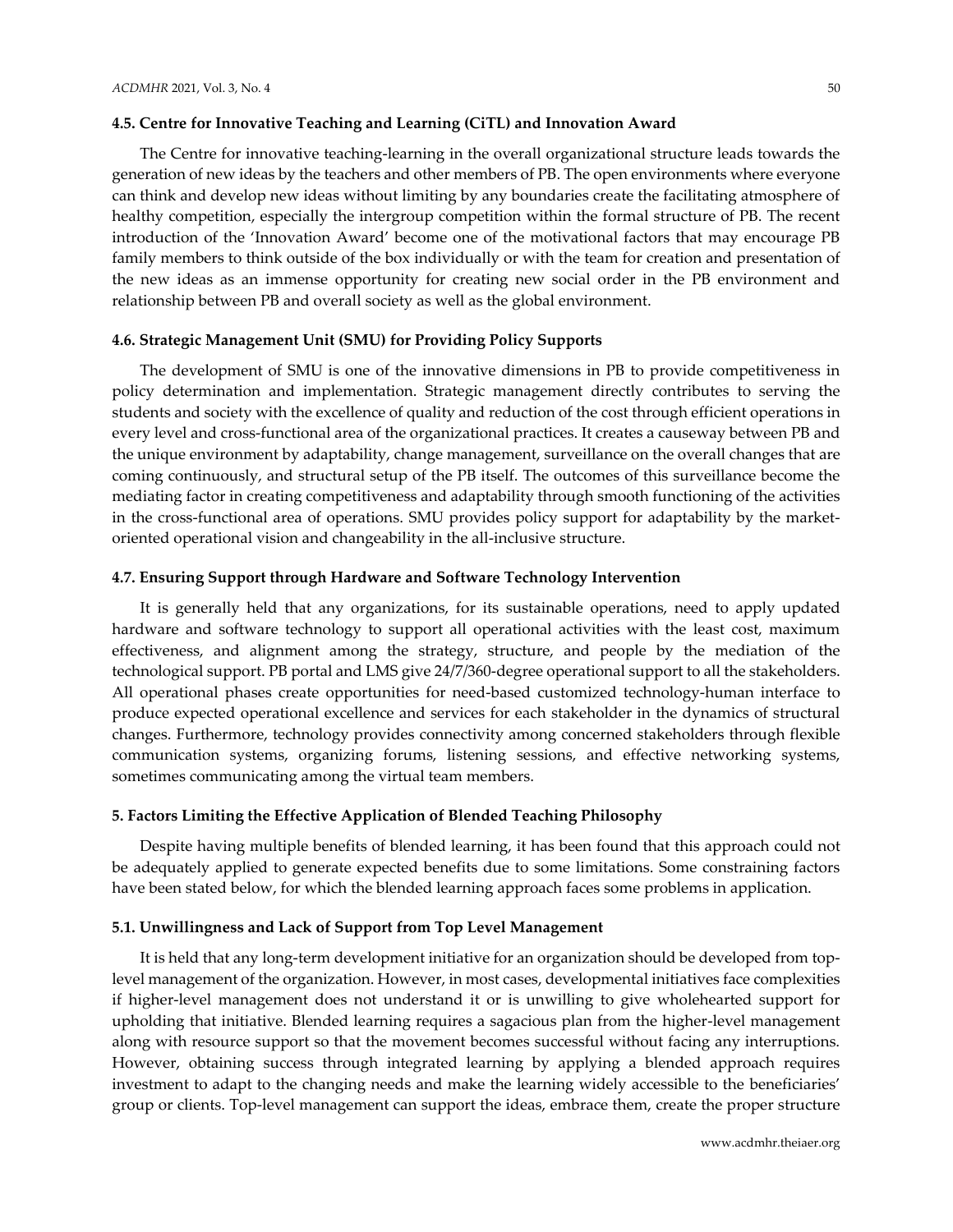and supportive environment to apply the ideas, make proper plans and apply and execute them, support them through resource provision and finally need to have the courage to accept failure and learn from the experiences.

#### **5.2. Lack of Structural Support and Funding**

Developmental activities demand a structure having cooperative relationships among the active factors. Structural support may be created by selecting the right people for the jobs to be done, designing proper positions, and involving them in playing the innovative autonomous role to change the existing teaching and learning practices with blended methods. Hybridization of many alternative learning methods consisting of campus and online teaching, resource sharing and dissemination and cooperation, dialogue among the various stakeholder groups, and sustenance of the operations by continuous research and development efforts and renewing the learning from experiences. Thus, sometimes due to lack of structural support and necessary funding, blended learning efforts could not achieve their anticipated and expected benefits.

#### **5.3. Dearth of Readiness of the Stakeholders**

 For being successful through any change, movement organizations should have the readiness to change. That change readiness may require technical aptness from all the participants and willingness to apply the changes throughout system-wide operations by the networking relationships. So, making ready all the participants with blended learning and teaching movement warrants training to the concerned people in the technical and motivational area. Without readiness, the noble job of changing an organization by applying innovative blended learning concepts could not be achieved or interrupted in all its phases of execution.

## **5.4. Gap between Expectation of Teachers and Changed Students Characteristics**

A faculty survey conducted in 2009 on student engagement revealed that most instructors do not feel a strong need to use technology although teaching a generation of students who are growing and knowing through the realities of digital culture. In this survey, although 72% of the respondents' report using course management systems (e.g., Blackboard, Learning Studio, Moodle, etc.) but they are reluctant to incorporate other kinds of technology that students commonly use, such as collaborative editing software (such as, Wikis, Google Docs), 16%; blogs, 13%; video conferencing or internet phone chat, 12%; and video games or simulations, 9%. Along with this dismal scenario of faculty's technology use, many of them also do not appreciate the instructional advantage and opportunities that can be created from the effective integration of technology[\(Werf & Sabatier, 2009\)](#page-13-11).

#### **5.5. Blended Teaching Myopia: Focus on Technology, not on Design**

Rather than designing the systems with integrating expectations of the stakeholders when more emphasis is given to the technology, it is attributed as technical myopia. Technological myopia creates the obsolescence of products as the market becomes habituated, now expecting better products to serve their needs. For instance, now traditional lecture-based teaching and learning have become outdated. Instead, teaching and learning should be supported with the diversity of information and communication technology support, internet and social media as tools for education, team learning and teaching, virtual team interactions, brainstorming, and other means of innovative learning may complement each other for accelerating the outcome of learning. However, all of these tools should be used objectively; otherwise, technology becomes a fruitless instrument without producing the results or generating the stigma by using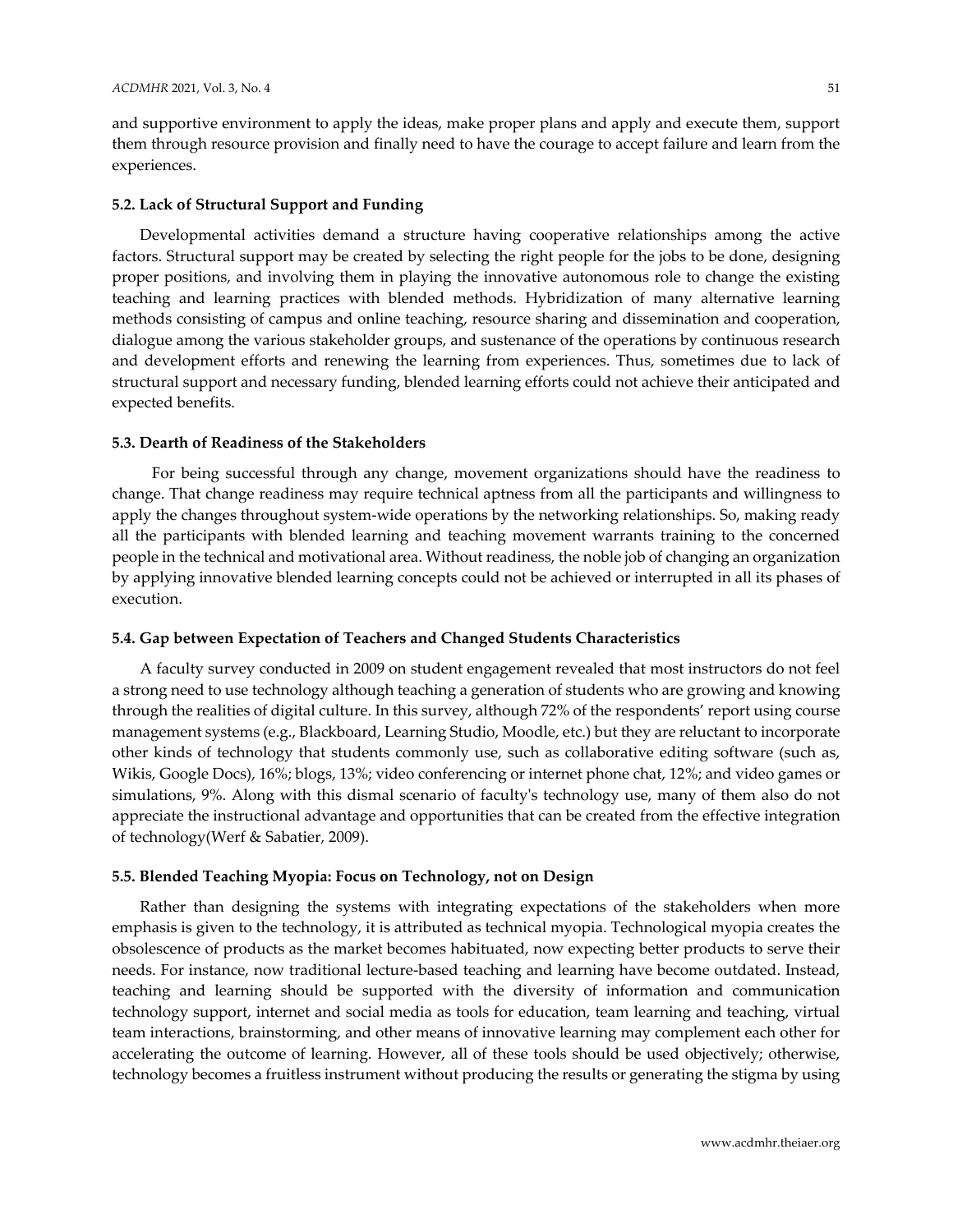technology. Therefore, technology should focus on designing the entire system with result orientation but not as an instrument with any result.

# **6. Framework for Strategy Development and Implementation for Blended Teaching and Learning**

A framework may be defined variously. According to businessdictionary.com, a framework may be defined as a "broad overview, outline, or skeleton of interlinked items which supports a particular approach to a specific objective, and serves as a guide that can be modified as required by adding or deleting items" (Businessdictionary.com, 2018). Cambridge English Dictionary defined a framework as a supporting structure around which something can be built or a system of rules, ideas, or beliefs used to plan or decide something (Dictionary.cambridge.org, 2018). In another study, a framework or model has been defined as a systematic representation of some interrelated variables or elements for explaining a phenomenon that serves as a foundation to the cause-effect relationship among the variables relating to that particular phenomenon [\(Mamun, Bhuiyan, Rab, & Islam, 2000\)](#page-12-17).

By synthesizing the above definitions, a framework may be explained as the abstraction of reality or description of a system and its relevant variables and elements that can be modified based on the environmental changes and considering its contemporariness. In the present study, a framework has been established for strategy development and implementation of blended learning and teaching with particular reference to the academic institutions in the Association for Southeast Asian Nations (ASEAN) region. The initial stage of blended learning strategies requires analyzing both the internal and external environment. Through environmental analysis, the organization could understand its internal strengths and weaknesses and external opportunities and threats. It also helps to understand the needs of the organization and expectations as per the market requirements. After environmental analysis, it is imperatives to develop a wide-angle vision by the participative method.

Accordingly, participation in the development of the vision helps motivate people of the organization in its implementation and creates opportunities for utilization of the employees' potentials. Relevant strategies for blended learning and teaching are readiness to the organization receptive to the changes, clarity of purpose and tasks, technological adaptability, data-driven decision making, feedback and guidance for development, applying flipped classroom, and development of the learning clusters. All the strategies need to be implemented effectively and efficiently. Then, it is relevant to obtain feedback from implementing the strategies and restarting the cycle. Organizations can reenergize the cycle from previous experiences and learning obtained through the implementation of the strategies.



**Figure 1.** Framework for Strategy Development & Implementation for Blended Learning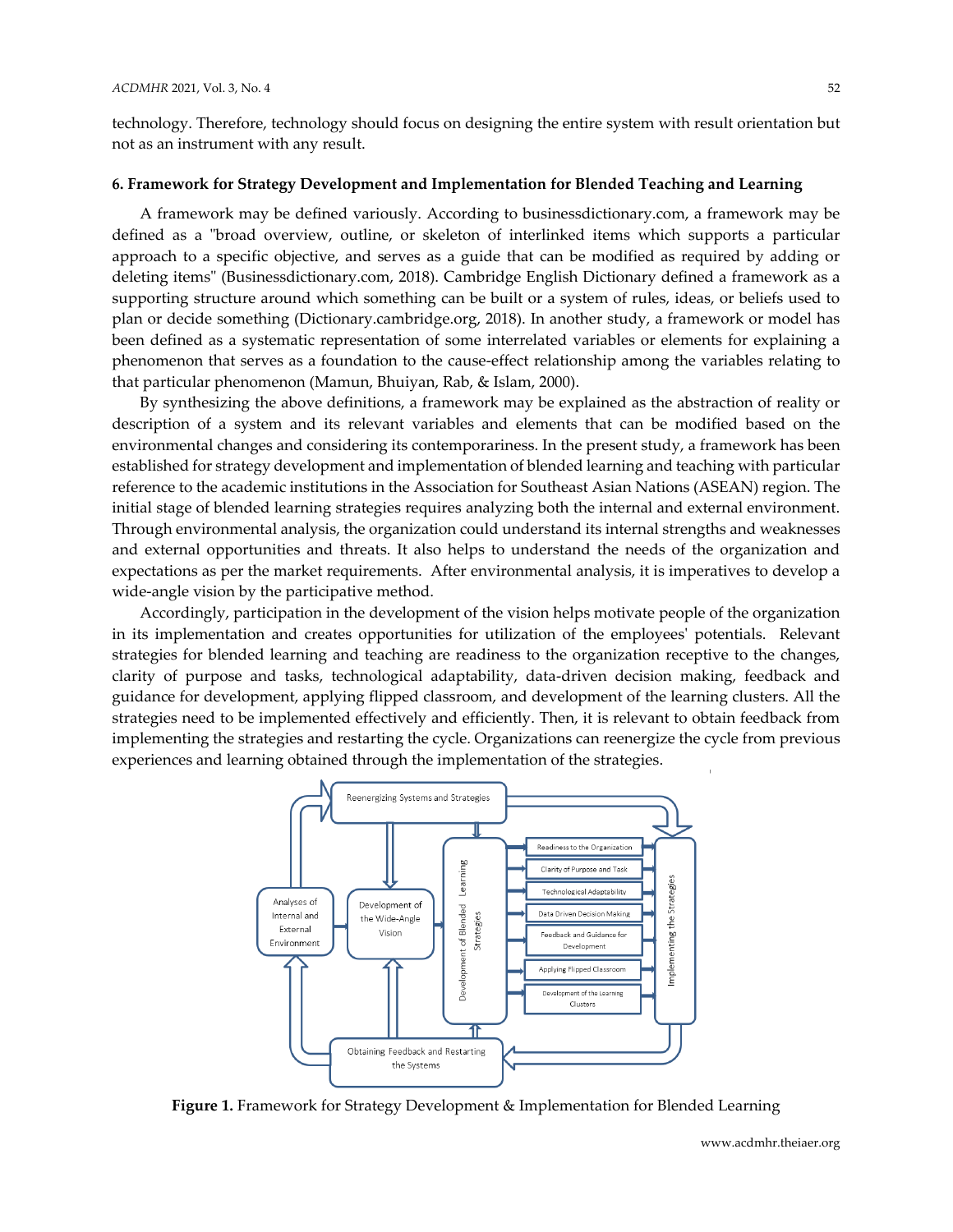#### **6.1. Analyzing Environment and Determining the Needs**

Any strategy before its design is justifiable to analyze the internal and external environmental factors that influence its determination and practical implementation for achieving expected results. The internal analysis will provide knowledge on the strengths, abilities, and weaknesses of the institution. It becomes clear what the institution has and the gaps as per possession, structure, processes, and achievement. In the internal analysis, input factors are teaching, financial, information, and technological resources along with process factors involve method and contents, faculty selection and developing them with appropriate pedagogic skills, providing infrastructural support to meet changing needs of the internal as well as external environment [\(Bhuiyan, Ahmmed, & Molla, 2009\)](#page-12-18). Moreover, the external analysis will provide organizational adaptability with changing environmental needs emerging from the overall environmental changes. By external analysis, the institution can judge itself in the light of the opportunities and threats. So, by analyzing both factors, the institution can identify the need for designing blended learning strategies in the light of the environmental analysis.

#### **6.2. Developing Wide Angle Vision and Self-renewal Processes throughout the Organization**

The organization needs to develop a wide-angle vision through the participative method under which blended learning, and teaching philosophy will be guided to achieve the strategic goals. Everyone and group should be adaptive enough for self-renewal of determining and implementing the goals in the organizational settings by considering the impact of surrounding factors on the learning effectiveness and efficiency. Blended Teaching and learning should be designed to achieve diversity of learning and specify the purposes and self-renewal processes that will be used to be adaptive with changes of environment, necessity, the transformation of the characteristics of the learners, and improvement of the technology.

#### **6.3. Clarity of Purpose and Tasks**

In designing online or offline activities, teachers' approaches and tasks to be achieved by students should be more apparent to them to contribute with their highest potentials. The rationale behind particular approaches, how activities are to be completed, and requirements for solving particular problems should be clarified. Communication regarding teaching and learning methods should be more positive and transparent so that students can understand what to do, when, how, and why within a clear structure. Before assigning any issue or problems, it is better to have a model or example to make it more easily applicable, authentic, and specific to the problems identified and learning objectives. Otherwise, the validity of independent learning will be questioned, and online learning as an instrument will become the source of stress and anxiety.

#### **6.4. Technological Adaptability with Contemporary Adherence**

Using technology in teaching and learning transforms the role of educators, and the educational process becomes more flexible and student-oriented. For practical and continuing evolutions of strategy development, teachers working with technology involve students to pursue knowledge. Furthermore, adherence to updated technology provides boundless opportunities for teachers to expand their instructions' impact through online sharing of teacher-generated content. Finally, it enables teachers to reach students anywhere flexibly through an online supported remote teaching strategy.

#### **6.5. Data-Driven Decision Making, Carefully Selected Learning Outcomes and Curricula Development**

To meet the students' needs effectively, Shernon suggested establishing a data-driven culture and using data-driven decision-making in education. To facilitate informed practices, accelerate school performance, and improve students' performance, according to his framework, data-driven decision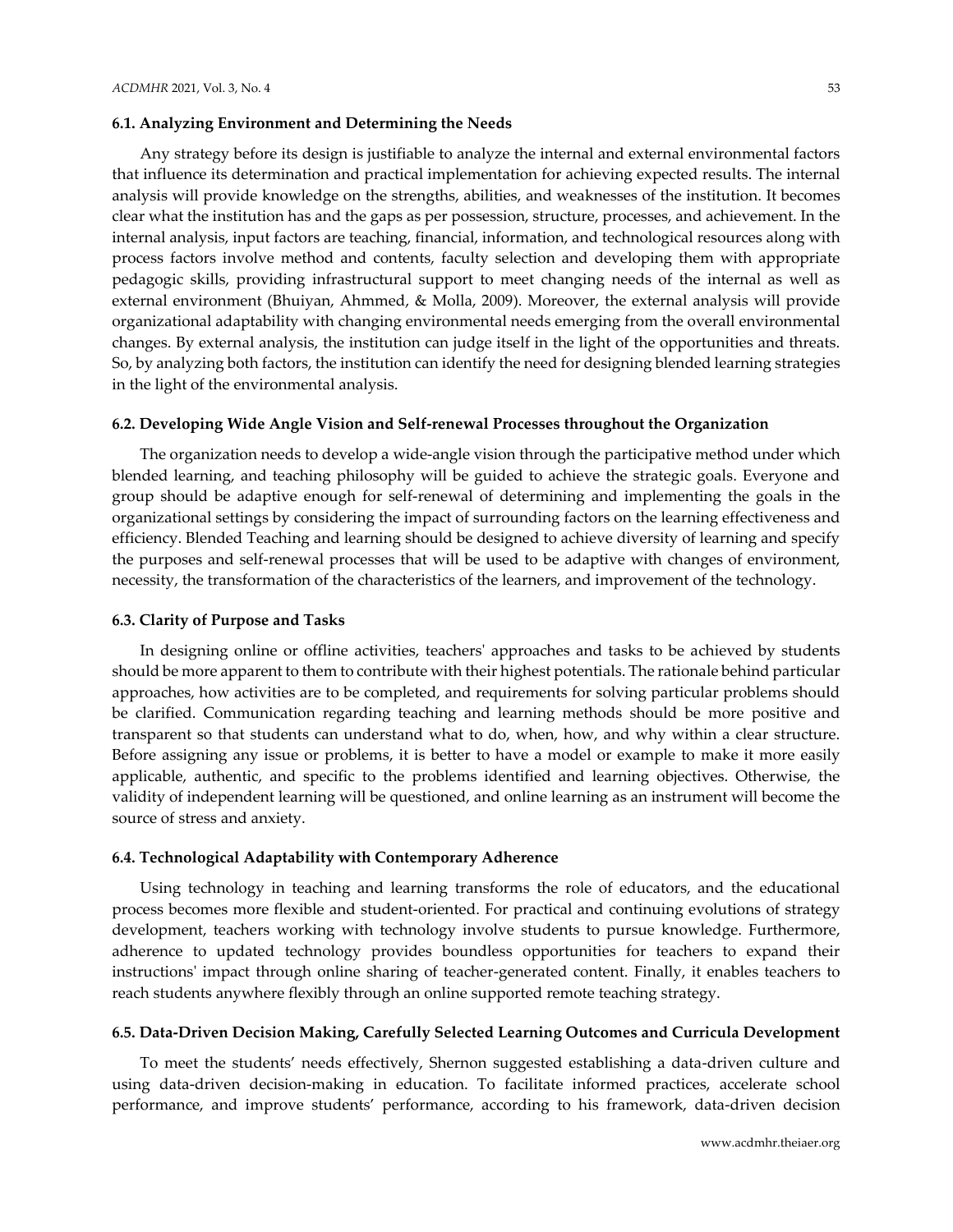making should integrate five elements: visionary leadership, collaborative teachers' team for co-learning, set expectations for integrating and modeling through data, developing a data-driven culture and continuous improvement through using technology [\(Jackson, 2013\)](#page-12-19). In addition, for best teaching practices and learning outcomes, contents and curricula will be developed based on gathering information through continuous assessments and conducting research [\(Bhuiyan et al., 2009\)](#page-12-18).

# **6.6. Prompt Feedback and Instantaneous Guidance for Development**

Concerning the course-related learning outcomes, if faculty provides prompt and detailed feedback to the students regarding their learning, where improvement is needed, it will assist them by providing information for growth and improvement. Blended learning activities, such as discussion, tutorials, online quizzes, assessments, counseling, and other learning activities, should be aligned to the students' contents, learning objectives, and timing. Using lecture, audio-visual instruments, online chat rooms, webcasts, digitized reading documents, social media as information sharing platforms, and other omnipresence instruments create opportunities for on and off-campus studentship through live interaction and prompt feedback to the students and instantaneous guidance for development.

# **6.7. Flipped Classroom for Active Learning**

Flip instructions and lectures allow the students to listen to the teacher's lectures at home and apply for tackling complex problems. They can learn through researching, collaborating, crafting, and creating. By providing dynamic and varied learning experiences, students are encouraged to do and debate, make decisions, make questions and be responsive in the flexible learning environment. Here classroom becomes a laboratory for active learning and practices for innovations. Although flipping requires considerable time, commitment, and experimentation from the teachers and skills for planning, filming, and editing quality video presentations that makes the learning enjoyable. In addition to making videos, teachers need to reconceptualize a new learning and teaching model and rethink utilizing the classroom time to accommodate more active learning with short but attractive video presentations.

# **6.8. Developing Learning Clusters**

Learning cluster is the concept of affiliated educational institutions and partnership with the industry players, the result of which is the new type of interaction through social dialogue and collaboration aims to develop regional systems of innovation. Educational cluster contributes to improving conditions for training specialists with different levels of vocational institutions, integration of education with science and industry, and prestige enhancement of highly qualified vocations. An educational cluster is constituting through a group of educational institutions within a specific territory to serve multipurpose roles, such as, to improve educational service, become competitive and interacting providers of necessary factors of industry, equipment, specialized services, utilities, research and development centers to reinforce each other's advantages [\(Aitbayeva, Zhubanova, Kulgildinova, Tusupbekova, & Uaisova, 2016\)](#page-11-5). Thus, developing an educational cluster becomes an effective means that constitute the partnership and collaborative network between different academic institutions, business players, government, and other support service providers to enhance innovations in educational services, uphold professional standards, and other advantages through mutual benefits interactions.

#### **7. Conclusive Points and Lessons to be applied by Other Institutions**

Blended learning has been considered a student-centric effective learning strategy that prepares learners for success in a rapidly changing competitive environment. In this direction present study identifies essential characteristics of blended learning methods. The notable characteristics are ensuring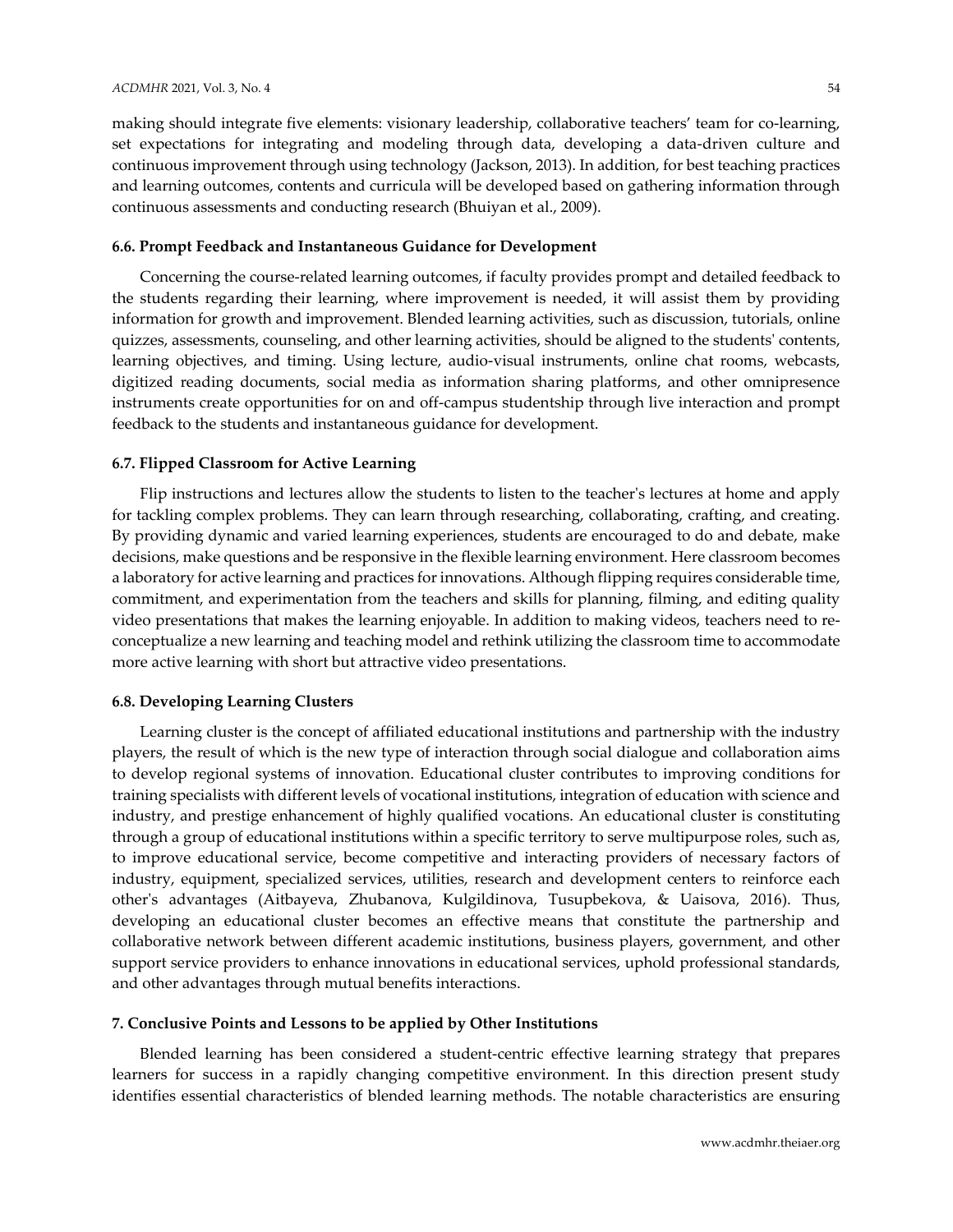students' involvement, flexible structure of learning, continuity of communication, autonomous and selflearning, addressing different levels of learning needs and sequential learning, following benchmark and stimulating collaborative learning, benefits of permanence, and accelerated learning by applying the systems thinking and systems approach. However, some limiting factors have been identified on the way of applying the blended learning approach effectively. However, some limiting factors constrain the practical application of the method. For example, the unwillingness of the top-level management, the gap between teachers' expectations and changed students' characteristics, and blended teaching myopia are some restraining factors hindering the application of blended methods of learning and teaching. By reviewing the strategies and practices of Politeknik Brunei, some key features have been learned: prodevelopmental attitude and support of top-level management, learning management system, practices of team teaching and learning, continuous professional development practices, the role of the center for innovative teaching and learning and strategic management unit are notable that contribute significantly in innovating teaching and learning through blended methods, philosophy and practices and obtaining growth through adaptability with environmental changes. However, some suggestions are noteworthy for further development: developing wide-angle vision and self-renewal processes, analyzing environment for needs determination, clarity of purpose and tasks, technological adaptability, data-driven decision making, prompt feedback, flipped classroom, and development of learning clusters for long-term development that can be applied by another similar type of institutions also by considering their environmental distinctiveness.

# **7.1. How to apply**

Every institution needs to develop its vision before applying blended learning and teaching to develop knowledge management systems. To develop competitive strategies, top-level management's positive orientation and active support in all dimensions are foremost for an institution. Strategies are to be developed based on analyzing the environment for determining and implementing organization-wide operational plans, and allocating funds is important to support the implementation of the plans. Failure should be taken as learning grounds and based on contingency applying alternative solutions for continuous learning and development. Moreover, finally, imitating the benchmark in the multifunctional area of operations for learning from other institutions may be at the local, regional, national and international level. These are crucial for innovating and adapting learning systems and upgrading the institution for competitive advantage in the long-term perspective and the development of the strategies in a befitting manner.

# **References**

- <span id="page-11-5"></span>Aitbayeva, G. D., Zhubanova, M. K., Kulgildinova, T. A., Tusupbekova, G. M., & Uaisova, G. I. (2016). Formation of education clusters as a way to improve education. *International Journal of Environmental and Science Education, 11*(9), 3053-3064.
- <span id="page-11-3"></span>Alrushiedat, N., & Olfman, L. (2019). Aiding participation and engagement in a blended learning environment. *Journal of Information Systems Education, 24*(2), 5.
- <span id="page-11-1"></span>Bath, D., & Bourke, J. (2010). *Getting started with blended learning*. Retrieved from: https://www.griffith.edu.au/\_\_data/assets/pdf\_file/0004/267178/Getting\_started\_with\_blended\_learning\_gui de.pdf. [Accessed November 16, 2020].
- <span id="page-11-2"></span>Behzadan, V., & Hsu, W. (2019). Sequential Triggers for Watermarking of Deep Reinforcement *Learning Policies. arXiv preprint* arXiv*:1906.01126.*
- <span id="page-11-0"></span>Bhuiyan, B. A. (2001). Training Strategies of Bangladesh Insurance Academy: Exploring the Alternatives for Development. *Insurance Journal, 52*, 65-78.
- <span id="page-11-4"></span>Bhuiyan, B. A. (2018). Dynamics of consumer behavior in the age of economic integration: Exploring benefits by Bangladesh insurance in the SAARC region. *Insurance Journal, 63*, 76-106.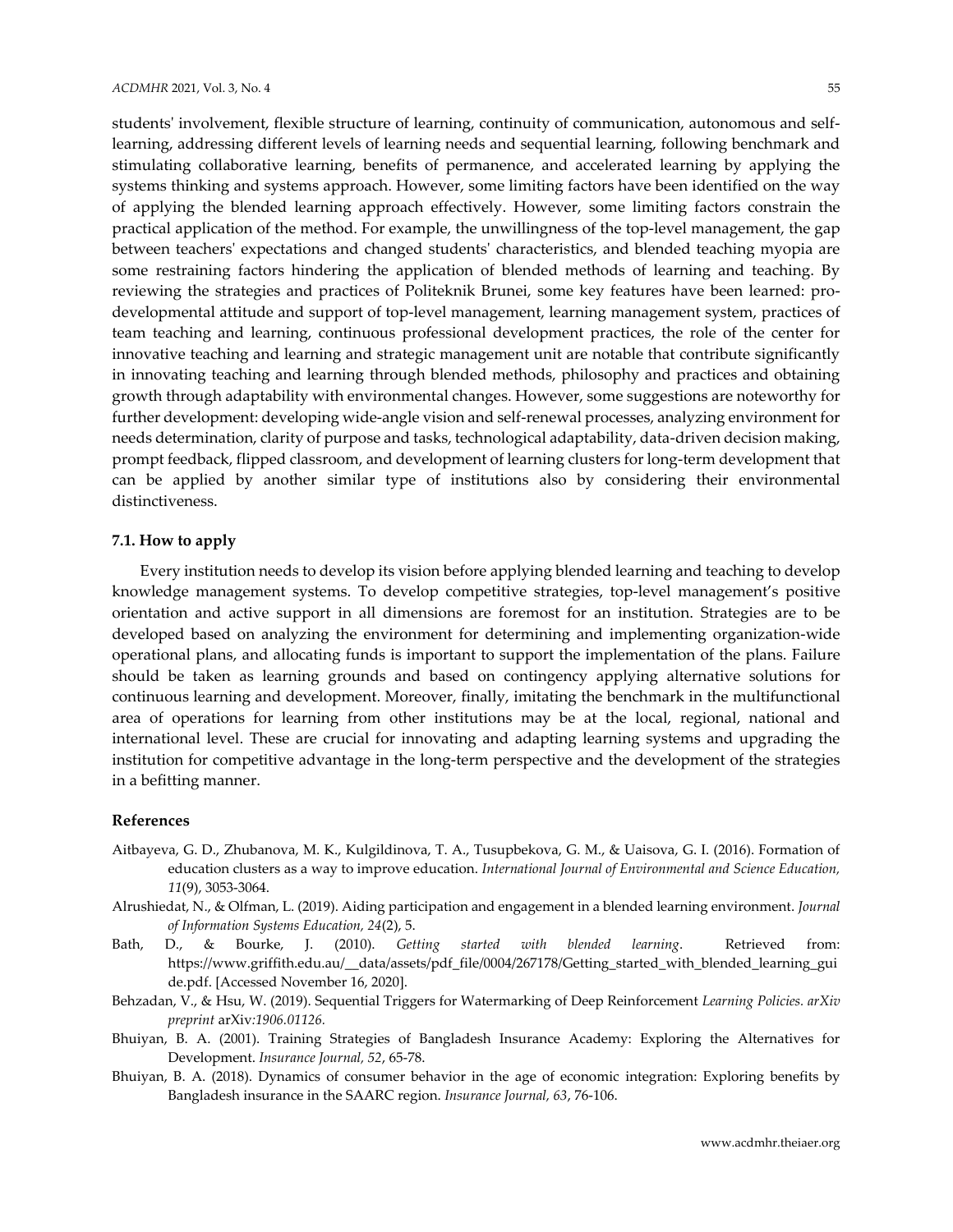- <span id="page-12-5"></span>Bhuiyan, B. A., & Ahmed, S. (2011). The strategic priority for the primary education development in bangladesh: From divergence to the convergence of multidimensional institutions as option. *Teaching Journal of the ooi Junior Academy, 11*(1), 33-44.
- <span id="page-12-18"></span>Bhuiyan, B. A., Ahmmed, K., & Molla, M. (2009). A theoretical framework for quality assurance in higher education in Bangladesh. *Journal of Business, Society and Science, 1*(1), 27-51.
- <span id="page-12-16"></span>Bhuiyan, B. A., Muliadi, H. M. B. H., & Hazmi, M. B. H. (2017). *Towards the development of an entrepreneurial academic institution: A case study of Politeknik Brunei*. Paper presented at the International Conference on Business, Economics & Finance (IBCEF), Bandar Seri Begawan: Universiti Brunei Darussalam.
- <span id="page-12-14"></span>Bosch, C., & Pool, J. (2019). Establishing a Learning Presence: Cooperative Learning, Blended Learning, and Self-Directed Learning *Technology-Supported Teaching and Research Methods for Educators* (pp. 51-74): IGI Global.
- <span id="page-12-9"></span>Dede, C. (2009). Introduction: A sea change in thinking, knowing, learning, and teaching. In G. Salaway, J. B. Caruso & M. Nelson (Eds.), *The ECAR study of undergraduate students and information technology* (pp. 19-26).
- <span id="page-12-12"></span>Duderstadt, J. J. (1999). Can colleges and universities survive in the information age. In R. N. K. Associates (Ed.), *Dancing with the devil: Information technology and the new competition in higher education* (pp. 1-26). San Francisco, CA: Jossey-Bass.
- <span id="page-12-0"></span>Garrison, D. R., & Kanuka, H. (2004). Blended learning: Uncovering its transformative potential in higher education. *The Internet and Higher Education, 7*(2), 95-105.
- <span id="page-12-13"></span>Gibbs, J., Hartviksen, J., Lehtonen, A., & Spruce, E. (2019). Pedagogies of inclusion: a critical exploration of small-group teaching practice in higher education. *Teaching in Higher Education*, *26*(5), 1-16.
- <span id="page-12-15"></span>Gosling, D. (2009). Supporting Students Learning. In H. Fry, S. Ketteridge & S. Marshall (Eds.), *A handbook for teaching and learning in higher education: Enhancing academic practice* (Third ed., pp. 113-131). New York: Routledge: Taylor & Francis.
- <span id="page-12-2"></span>Han, F., & Ellis, R. A. (2019). Identifying consistent patterns of quality learning discussions in blended learning. *The Internet and Higher Education, 40*, 12-19.
- <span id="page-12-19"></span>Jackson, S. (2013). A Continuous Improvement framework: Data-driven decision making in mathematics education. Retrieved from www.dreambox.com.
- <span id="page-12-11"></span>Johnson, L., Becker, S. A., Cummins, M., Estrada, V., Freeman, A., & Hall, C. (2016). *NMC horizon report: 2016 higher education edition*: The New Media Consortium.
- <span id="page-12-10"></span>LaBanca, F., Worwood, M., Schauss, S., LaSala, J., & Donn, J. (2013). *Blended instruction: Exploring student-centered pedagogical strategies to promote a technology-enhanced learning environment*. Litchfield: CT: Education Connection.
- <span id="page-12-17"></span>Mamun, M., Bhuiyan, B. A., Rab, A., & Islam, M. (2000). Promoting entrepreneurship through technological development: A proposed model for developing countries. In P. A. Sinha (Ed.), *Advantage South Asia: Opportunities and Challenges for Management Development* (pp. 420-435). Pune, India: Association for Management Development Institutions in South Asia (AMDISA).
- <span id="page-12-1"></span>Medina, L. C. (2018). Blended learning: Deficits and prospects in higher education. *Australasian Journal of Educational Technology, 34*(1), 42-56.
- <span id="page-12-6"></span>Molla, M. S. (2021). Effect of Gender Diversity on the Association between Corporate Sustainability Practices and Financial Performance of Firms. *Finance & Economics Review, 3*(2), 15-31.
- <span id="page-12-7"></span>Molla, M. S., Hasan, M. T., Miraz, M. H., Azim, M. T., & Hossain, M. K. (2021). The influence of directors' diversity and corporate sustainability practices on firm performance: Evidence from Malaysia. *The Journal of Asian Finance, Economics and Business, 8*(6), 201-212.
- <span id="page-12-8"></span>Molla, M. S., Ibrahim, Y., & Ishak, Z. (2019). Corporate sustainability practices: A review on the measurements, relevant problems and a proposition. *Global Journal of Management and Business Research, 19*(1), 1-8.
- <span id="page-12-4"></span>Molla, M. S., Ibrahim, Y., & Ishak, Z. (2019). Relationship between Board Diversity, Corporate Sustainability Practices and Financial Performance of Firms. *Journal of Economics and Sustainability, 1*(2), 22-31.
- Mozammel, S., Ahmed, U., & Shakar, N. (2021). COVID-19 and online learning: critical insights for academic achievement. *Elementary Education Online*, *20*(4), 1452-1457.
- <span id="page-12-3"></span>Ngigi, S. K. e., & Obura, E. A. (2019). Blended Learning in Higher Education: Challenges and Opportunities *Handbook of Research on Blended Learning Pedagogies and Professional Development in Higher Education* (pp. 290-306): IGI Global.